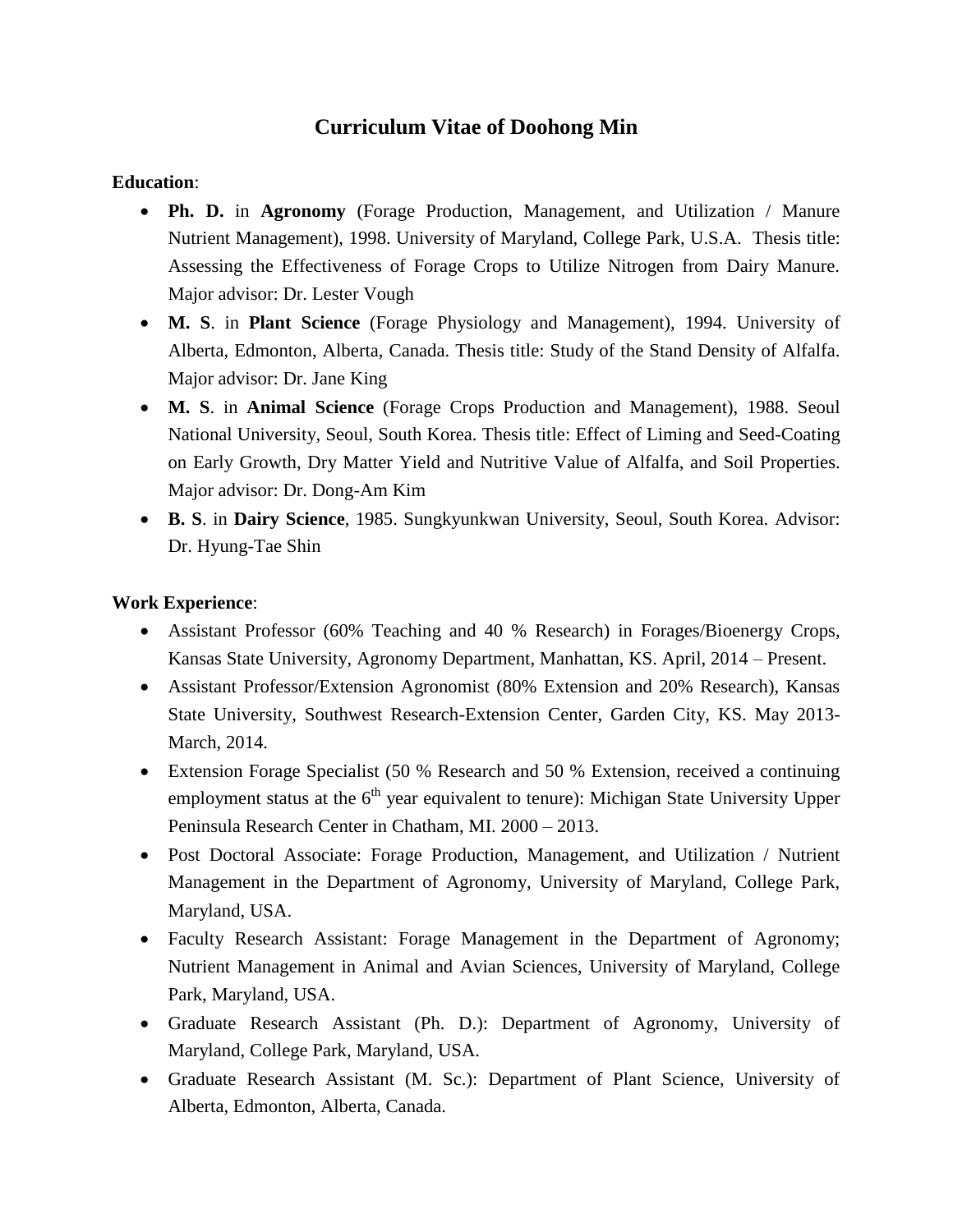- Korean Army Medic, Kyunggi Province, South Korea.
- Graduate Teaching Assistant (M. Sc.): Department of Animal Science, Seoul National University, Suwon, South Korea.

# **Refereed Publications**

- Min, D. H. and J. Moyer. Establishing legumes in a tall fescue sward. 2015. American Journal of Plant Sciences. 6: 355-361.
- Holman J., **D. H. Min**, N. Klocke, and R. Currie. 2014. Irrigation amount and cutting effects on alfalfa nutritive value. Transactions of the ASBAE. (accepted)
- Grabber, J., W. K. Coblentz, H. Riday, T. C. Griggs, **D. H. Min**, J. W. MacAdam, and K. A. Cassida. 2015. Protein and dry-matter degradability of European- and Mediterraneanderived birdsfoot trefoil cultivars grown in the colder continental United States. Crop Science. 55:1356-1364.
- Grabber, J., H. Riday, K. A. Cassida, T. C. Griggs, **D. H. Min**, and J. W. MacAdam. 2014. Yield, morphological characteristics, and chemical composition of European- and Mediterranean-derived birdsfoot trefoil cultivars grown in the colder continental United States. Crop Science. 54:1893-1901.
- Casler, M.,S. Bittman, D. Undersander, R. Mathison, **D. H. Min**, J. Robins, J. Cherney, N. Ehlke, R. Leep, G. Shoemaker, C. Teutsch, and W. Coblentz. 2014. Sparse-Flowering Orchardgrass is Stable Across Temperate North America. Crop Science. 54:421-429.
- **Min, D. H.,** T. Dietz, W. Everman, A. Chomas, J. Kells, and R. Leep. 2012. Glyphosate-Resistant Alfalfa Response to Harvest Frequency and Weed Management. Weed Technology. 26:399-404.
- Nikiema, P., D.E. Rothstein, **D.H. Min**, and C.J. Kapp. 2011. Nitrogen Fertilization of Switchgrass Increases Biomass Yield and Improves Net Greenhouse Gas Balance in Northern Michigan, USA. Biomass and Bioenergy. 35 (10): 4356-4367.
- Gao, J., K.D. Thelen, **D.H. Min**, S. Smith, X. Hao, and R. Gehl. 2010. Effects of Manure and Fertilizer Applications on Canola Oil Content and Fatty Acid Composition. Agron. J. 102:790–797.
- Thelen, K.D., B.E. Fronning, S.A. Kravchenko, **D.H. Min**, and G.P. Robertson. 2010. Integrating Livestock Manure with Corn-Soybean Bioenergy Cropping Systems Improves Short-Term Carbon Sequestration Rates and Net Global Warming Potential. Biomass and BioEnergy. 34:960-966.
- Hall, M. H., J. M. Dilon, D. J. Undersander, T. M. Wood, P.W. Holman, **D. H. Min**, R. H. Leep, G. D. Lacefield, H. T. Kunelius, P. R. Peterson, and N. J. Ehlke. 2009. Ecogeographic Factors Affecting Inflorescence Emergence of Cool-Season Forage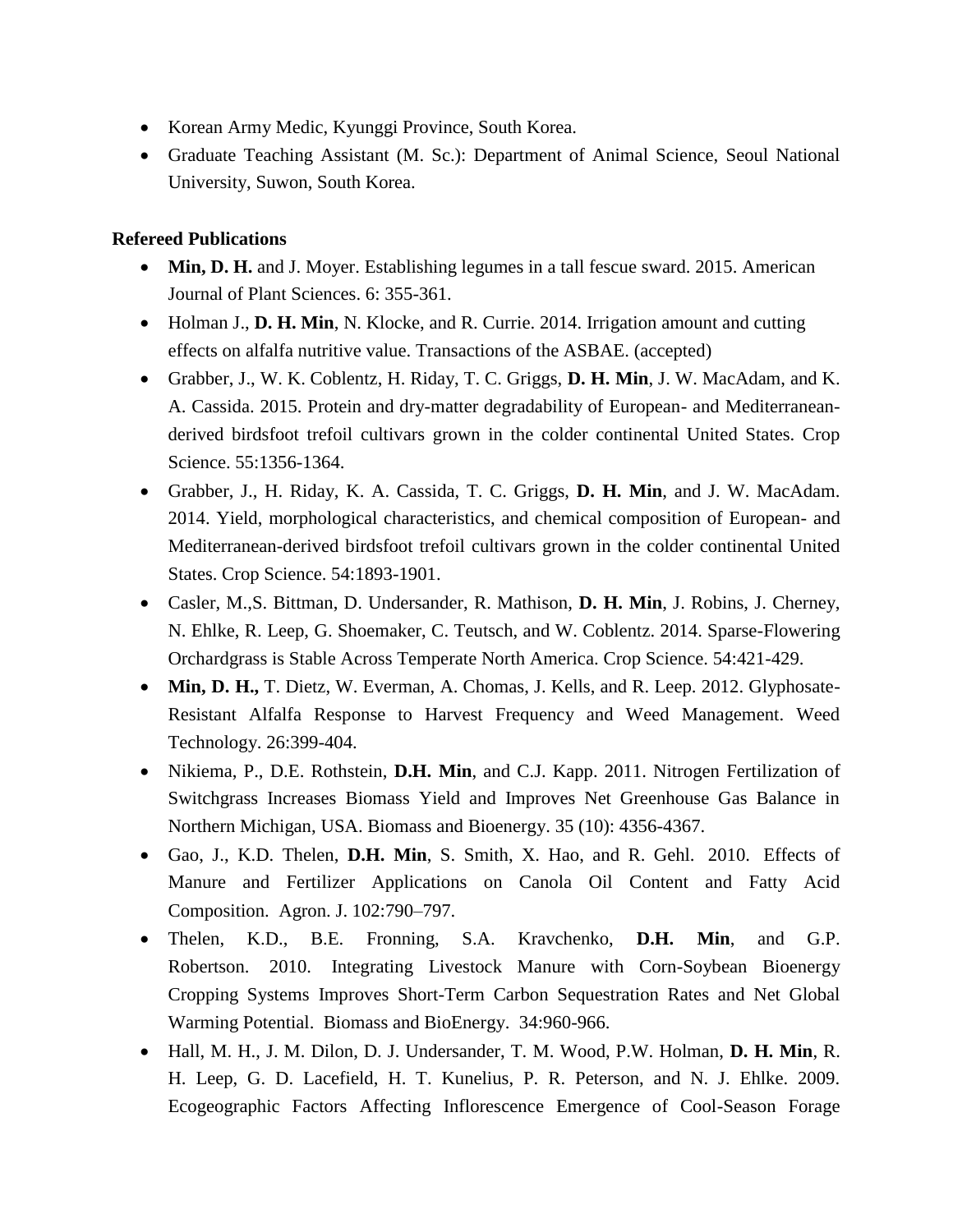Grasses. Crop Science. 49:1109-1115.

### **K-State eUpdates**

- Min, D. H. and R. Lollato. Planting Tips of Alfalfa in Late Summer and Early Fall. K-State Agronomy eUpdate. August 14, 2015.
- **Min, D. H.**, D. Presley, K. Roozeboom, and D. Shoup. 2014. Planting Oats and Turnips to Extend the Grazing Season. K-State Agronomy eUpdate. August 29, 2014.
- **Min, D. H.** and J. Holman. 2014. Forage Soybeans as an Alternative Forage Crop. K-State Agronomy eUpdate. March 19, 2014.
- Min, D. H. and J. Holman. Cool-Season Forage Seeding Rates and Adaptation Characteristics. K-State Agronomy eUpdate. March 12, 2014.
- Min, D. H., and J. Holman. 2013. Why Testing Forages? K-State Agronomy eUpdate. December 13, 2013.
- Min, D. H., and J. Holman. 2013. Tips to Minimize Storage Loss of Large Round Bales. K-State Agronomy eUpdate. November 8, 2013.
- **Min, D. H.,** J. Holman, D. J. Waggoner. 2013. Managing Prussic Acid Poisoning in Forage Sorghums. K-State Agronomy eUpdate. September 27, 2013.
- **Min, D. H**., D. Mengel, and D. Diaz. 2013. Soil Testing on Hay Fields and Pasture in the Fall. K-State Agronomy eUpdate. September 13, 2013.
- **Min, D. H**., and S. Zukoff. 2013. Insects Common in Alfalfa in Late Summer to Early Fall in Southwest Kansas. K-State Agronomy eUpdate. September 13, 2013.
- **Min, D. H**., J. Holman, D. Shoup, D. Diaz. 2013. Fall Horse Pasture Management. K-State Agronomy eUpdate. September 13, 2013.
- Min, D. H., J. Holman, D. Shoup. 2013. Planting Oats and Turnips to Extend the Grazing Season. K-State Agronomy eUpdate. August 30, 2013.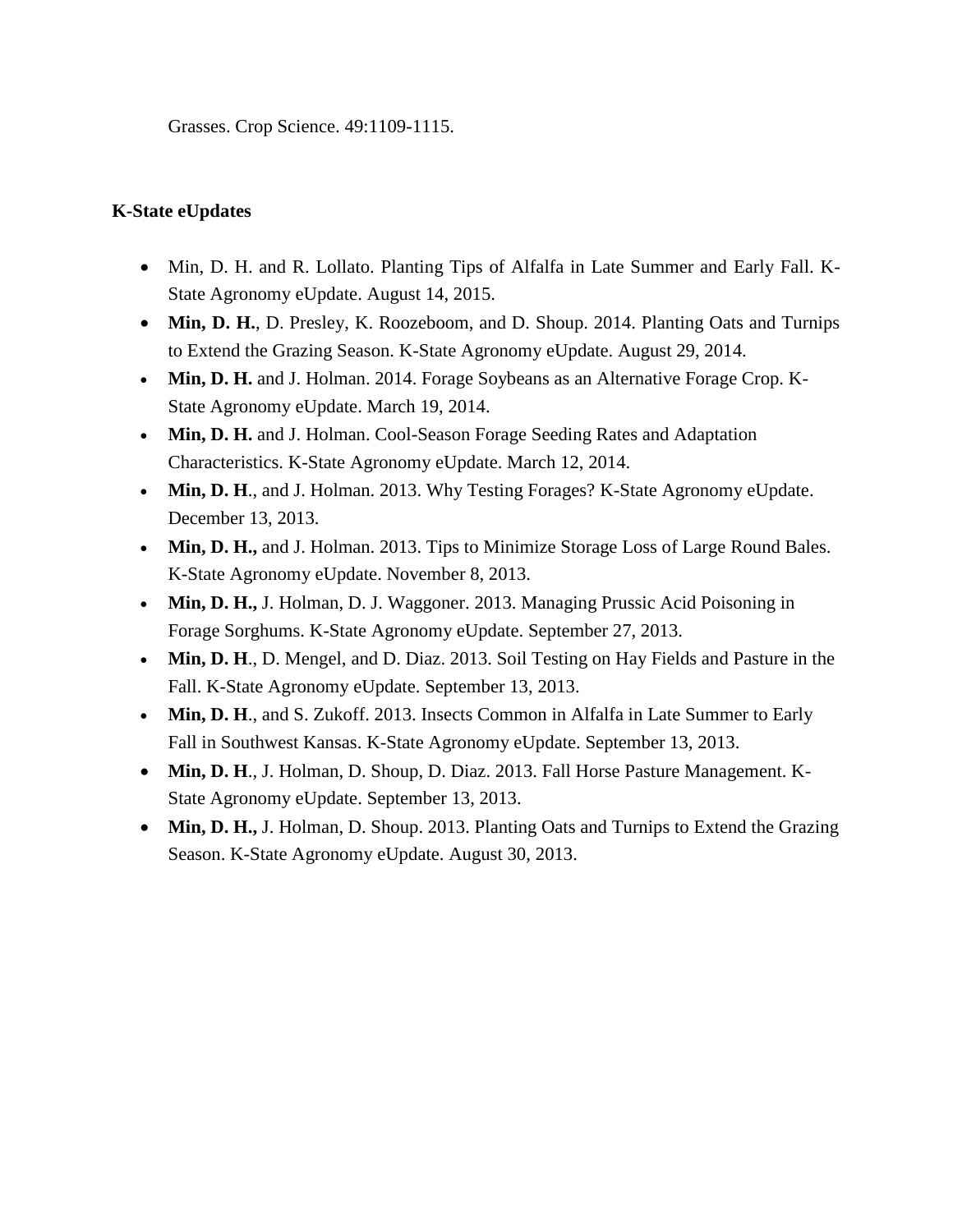- **Min, D. H**., J. Holman, D. Shoup. 2013. Planting Winter Triticale for Fall Grazing in Kansas. K-State Agronomy eUpdate. August 16, 2013.
- **Min, D. H**., J. Holman, J. Shoyer, S. Duncan, D. Shoup. 2013. Pasture Management during and after Drought. K-State Agronomy eUpdate. July 30, 2013.
- Min, D. H., J. Holman, S. Zukoff. 2013. Low Alfalfa Yield from First Cutting Caused by Late Frost, Insects, and Spring Drought. K-State Agronomy eUpdate. June 14, 2013.
- Min, D. H., J. Holman, J. Shoyer, S. Duncan, D. Shoup. 2013. Alfalfa Management during Drought. K-State Agronomy eUpdate. June 28, 2013.
- Holman, J., **D. H. Min**, E. Wolfe. 2013. [Drought Stress, Late Effects of Freeze Damage,](http://www.agronomy.ksu.edu/doc4314.ashx)  [and Premature Leaf Death in Wheat.](http://www.agronomy.ksu.edu/doc4314.ashx) K-State Agronomy eUpdate. June 7, 2013.

# **Abstracts**

- **Min, D. H.**, J. Holman, N. Klocke, and R. Currie. 2014. Irrigation Amount and Frequency Effects on Alfalfa Forage Quality. ASA Annual meeting. Long Beach, CA. November 2-5, 2014.
- Min, D. H., A. Zukoff, S. Zukoff, J. Aguilar, and C. Randall. 2014. Cutting Frequency Effects on Yield and Nutritive Values of Alfalfa. ASA Annual meeting. Long Beach, CA. November 2-5, 2014.
- Min, D. H., and E. A. Santos. 2014. Modeling of Alfalfa Growth under Different Cutting Management Systems. ASA Annual meeting. Long Beach, CA. November 2-5, 2014.
- Holman, J., **D. H. Min,** S. Maxwell, and Tom Roberts. 2014. Developing Rainfed Annual Forage Rotations. ASA Annual meeting. Long Beach, CA. November 2-5, 2014.
- Grabber, J. H. , W.K. Coblentz, H. Riday, K. A. Cassida, T. C. Griggs, **D. H. Min,** and J. W. MacAdam. 2014. Yield, Morphological Development, and Forage Quality Characteristics of European- and Mediterranean-Derived Birdsfoot Trefoil Cultivars Grown in the Colder Continental United States. Long Beach, CA. November 2-5, 2014.